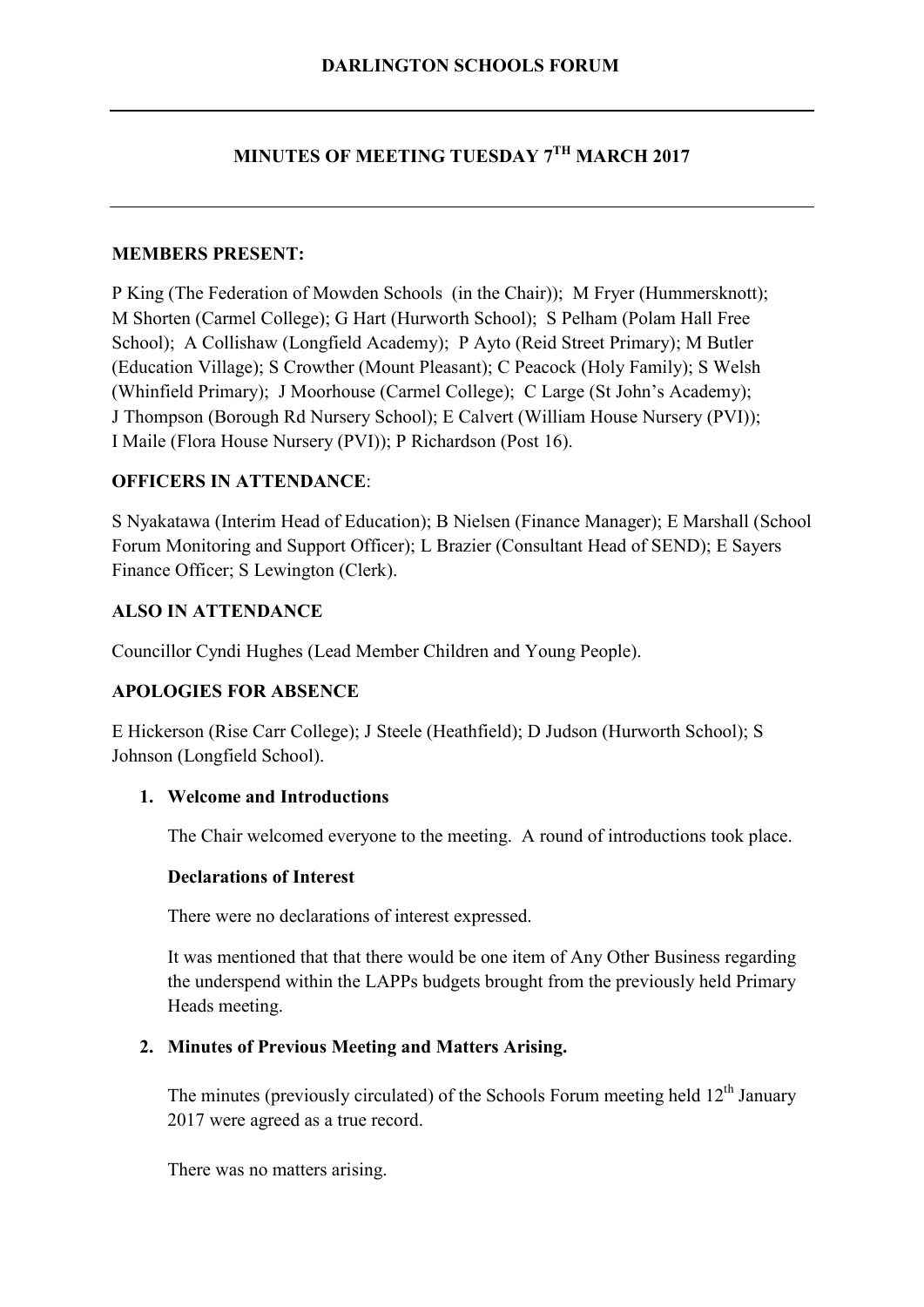## **3. Pupil Growth Fund – St George's Primary School**

Forum referred to a previously circulated paper.

It was agreed at the previous meeting that a paper providing further detail on the application to the growth fund would be brought to Forum for consideration.

The following points/questions were raised/asked and discussed as follows:-

- Does the school have the right to access the growth fund to accommodate extra capacity?
- Will 105 places be enough when there are going to be hundreds more houses?
- The land space where the school is situated will probably not be big enough and within a few years there will be a new school needed.
- Are we going to be funding "ghost" places or will the places be full from day one?
- Could growth fund pick up the costs in the first instance but after year one, only if the increase in numbers is 10 or more per year?
- Should the funding actually come from the basic needs funding?
- Could the school not fund this expansion when it's already sitting on a healthy reserve?
- Could this expansion possibly take pupils/funding away from other schools?

Forum agreed to the growth fund application recommendation in line with paragraph 14 (AWPU funding for 30 children plus £5,000 in the 17/18 academic year and further funding in future years in line with the growth fund formula).

It was agreed that this is a one off approval and any future school expansions requiring growth funding should be considered as part of the consultation/agreement of the School Organisational Plan.

## **4. Budget Update 2016/17**

Forum referred to a previously circulated report, the point of which was to update Forum regarding the 2016/17 budget.

The Finance Manager talked Forum through the update pointing out that the figures are more accurate than previous projections as they contain two full terms spend, however the final spend figures would still be subject to change dependent on spend during the spring term.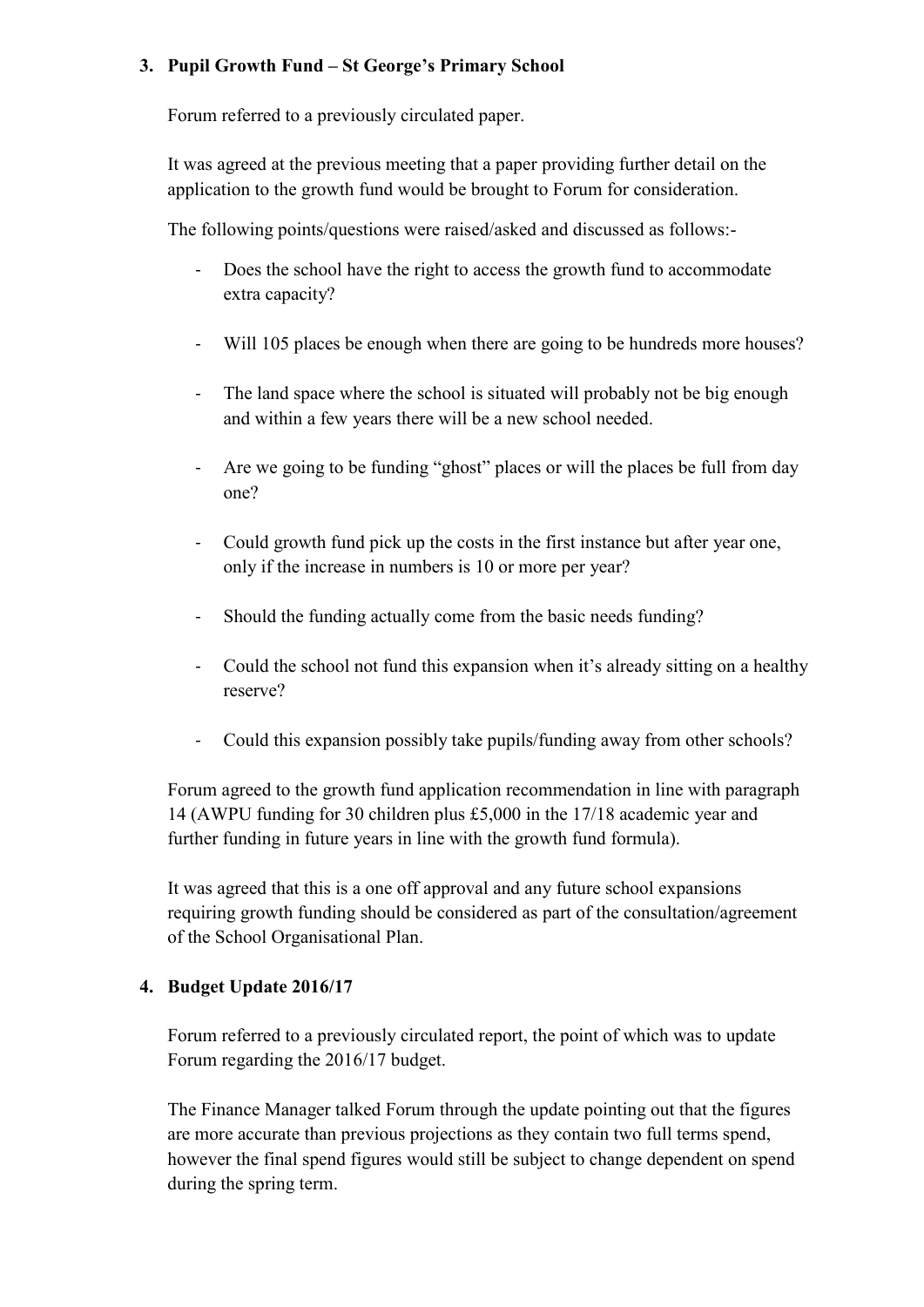Forum will be presented with the final figures at their next meeting when decisions can be made regarding any underspend.

Forum referred to paragraphs 10 and 11 which provided details of the early years underspend. It was noted that there is an increased underspend in the 2 year old nursery budget. The Finance Manager explained that the funding allocation was given in advance based on previous terms pupil numbers so it is possible that if there has been a decrease in 2 year old pupils, then there will be a decrease in the funding next year which will offset this underspend.

It was noted that the projected overall budget underspend of £368,000 is large and it was asked if this could not be allocated to the funding formula. The Finance Manager responded that at the time of doing the funding formula the projected underspend was subject to change and this underspend cannot be released now, as the funding formula has already been submitted. It was also noted that in 2016/17 a large amount of the underspend has been ring fenced to the 2 year old budget.

It was mentioned that 2 year old numbers are extremely difficult to plan for.

It was recommended that Forum note the current budget position.

## **5. School Funding Formula & Budget Updates 2017/18**

Forum referred to a previously circulated report.

The report was to provide a brief update of any changes since the last meeting. It was confirmed there is not much change.

There was an error in the budget share for one school, this occurred because of an error in the data supplied by the EFA in the formula tool. It resulted in a reduction of £20,684 to the school's budget.

Apologies were made for a typo in paragraph 7 of the report, this should state  $2<sup>nd</sup>$ February not January.

Forum were referred to Appendix 1 which provided the revised budget position.

Currently the budget is £77,309 in excess of the DSG allocation, it is expected that the budget can be brought in line during the year.

It was recommended that Forum note the content of the report.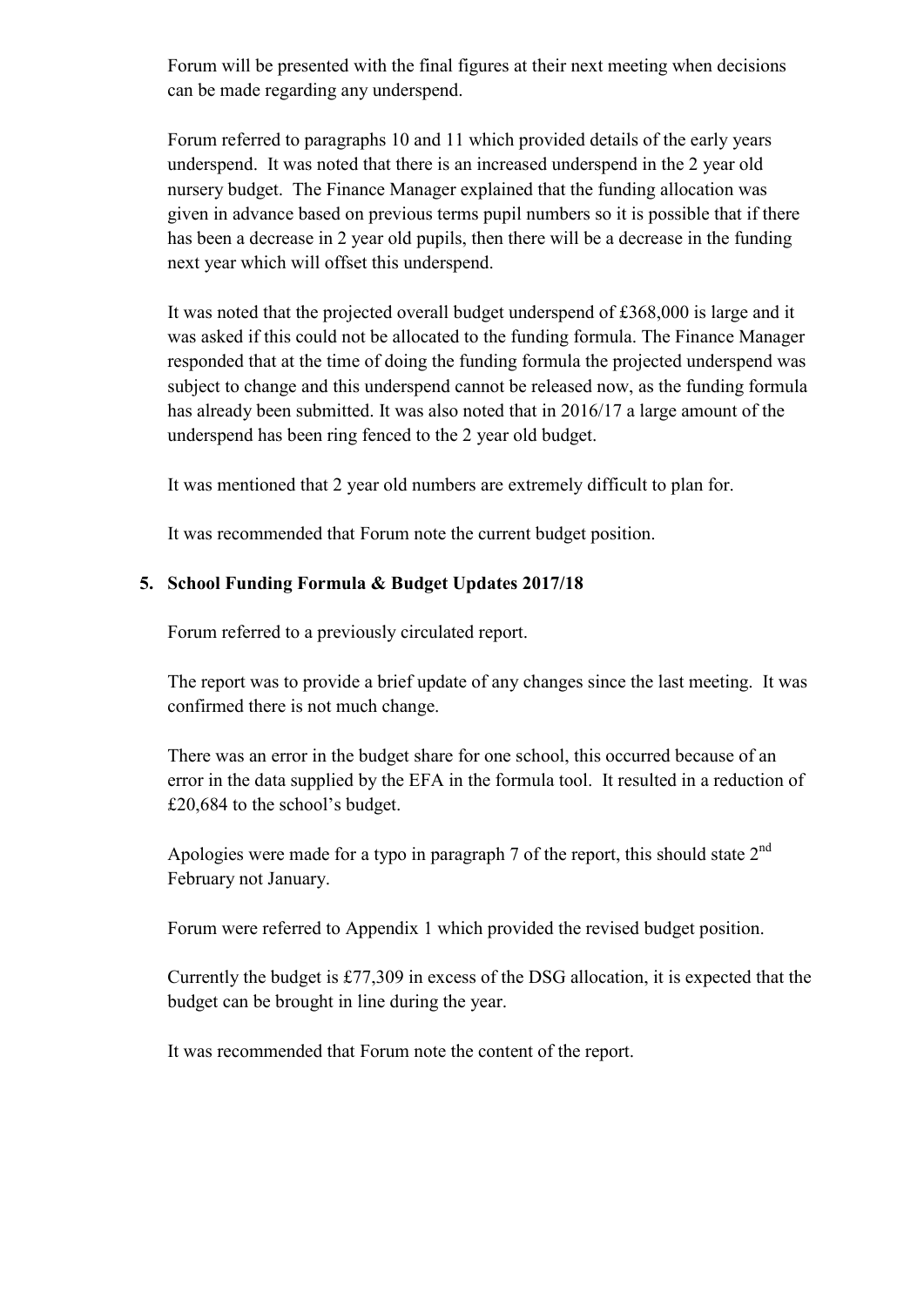## **6. Early Years Funding Formula 2017/18**

The Forum referred to a previously circulated report and a paper detailing the questions asked in a recent consultation exercise regarding the funding of early years in Darlington.

Forum referred to paragraph 15 of the report noting the main decision to come from the consultation. This was regarding the rate of deprivation funding and its effect on the 3  $\&$  4 year old hourly rate. The outcome of the consultation was that deprivation funding will be reduced by 50%, making the rates £50, £25 and £12.50. The other main points to note were:-

- The disabled access fund is to be paid in line with national guidance at £615.
- All supplementary funding for maintained nurseries schools will be passported in line with national guidance.
- 2 year olds will receive the full rate of £5.20.
- The Local Authority will top slice the 3  $\&$  4 year old funding by 2.2% to contribute towards the early year's team. This is well below the 7% maximum allowed.
- £150,000 will be set aside for SEN inclusion.
- It is expected there will be no increase in funding from the Government before April 2020.
- It is expected to be at least Christmas next year before it is known what the 30 hours uptake will be in Darlington and how this will affect the budget.

A discussion was held about the reduction in deprivation and how this will hit schools hard with the highest percentage of pupils in living in deprived areas. It was pointed out that only 4 schools out of 20 had responded to the consultation. It was discussed that all of the money is to be reinvested into the hourly rate, therefore every child would attract the higher funding, not just those deemed from deprived areas. At the moment this equates to £40 per child, in September, for those children entitled to receive 30 hours, this will be £80 per child.

It was discussed that there is a chance that funds from underspend could possibly be used in later years to increase the current rates.

Settings currently feel that sustainability is being taken out of their hands and Government need to take account, especially as they have such a massive input into the care and development of 2 year olds.

Forum voted and agreed to the proposed early years formula for 2017/18.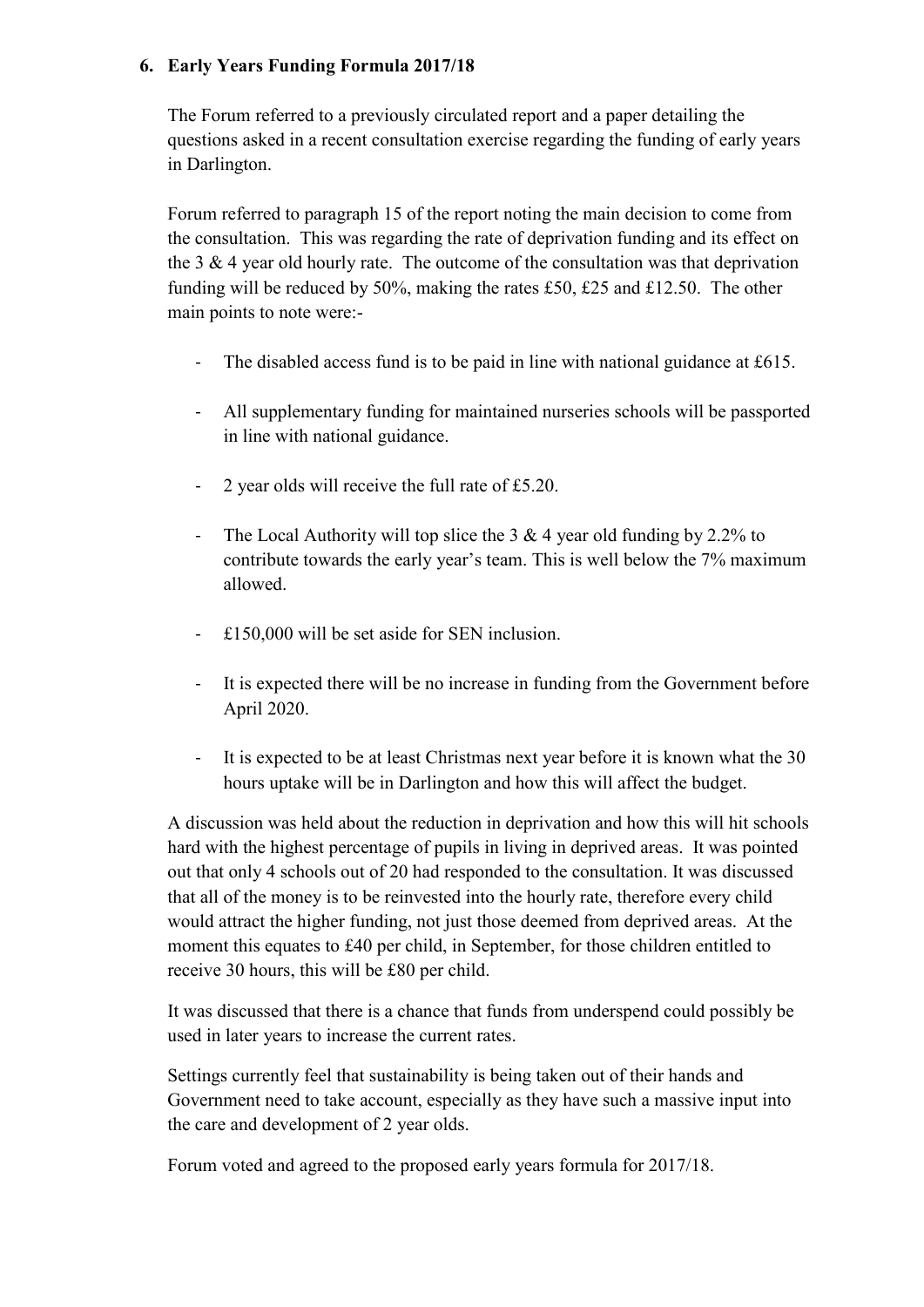## **7. School Forum Officer Work Update**

Forum referred to a previously circulated report, the purpose of which was to update Forum on the review of the high needs services and related activity.

Forum noted paragraph 2 which gave the current position on places taken up on the panel. It was advised that children that need to be considered for a resource base place in September should be put forward by schools for the May panel as soon as possible.

There is to be an ASD Leads event to be held by the end of term. The aim is to build the resources and capacity in Darlington to support a standard approach, encouraging autism friendly schools.

Paragraphs 9 and 10 detailed the services provided by Durham Music Service given to FSM pupils in 30 schools across Darlington. Further details are to be provided at a later meeting.

It was confirmed that 5 schools have not yet engaged in any of the Future in Mind projects. Seven schools have been confirmed as taking part of the e-safety project so far.

It was asked that Forum note the progress on the review of services and monitoring activity (paragraph 15).

## **8. Accessibility Strategy**

Forum referred to a previously circulated report

Paragraph 6 highlighted that some schools continue to produce single equality schemes despite the fact there are no statutory requirements to do so as this was replaced with the need to publish equality objectives. Accessibility plans need to be reviewed every 3 years and therefore there is a risk that schools may miss the statutory review if continuing to review under the single equality scheme timescales. Training is going to be organised for maintained schools and a traded service is going to be offered to Academies.

It was requested that Forum nominate a maintained school/setting representative to sit on the Accessibility Strategy Group. Primary Forum is going to be approached for nominations.

Forum were asked to note the contents of the report (paragraphs 23 & 24).